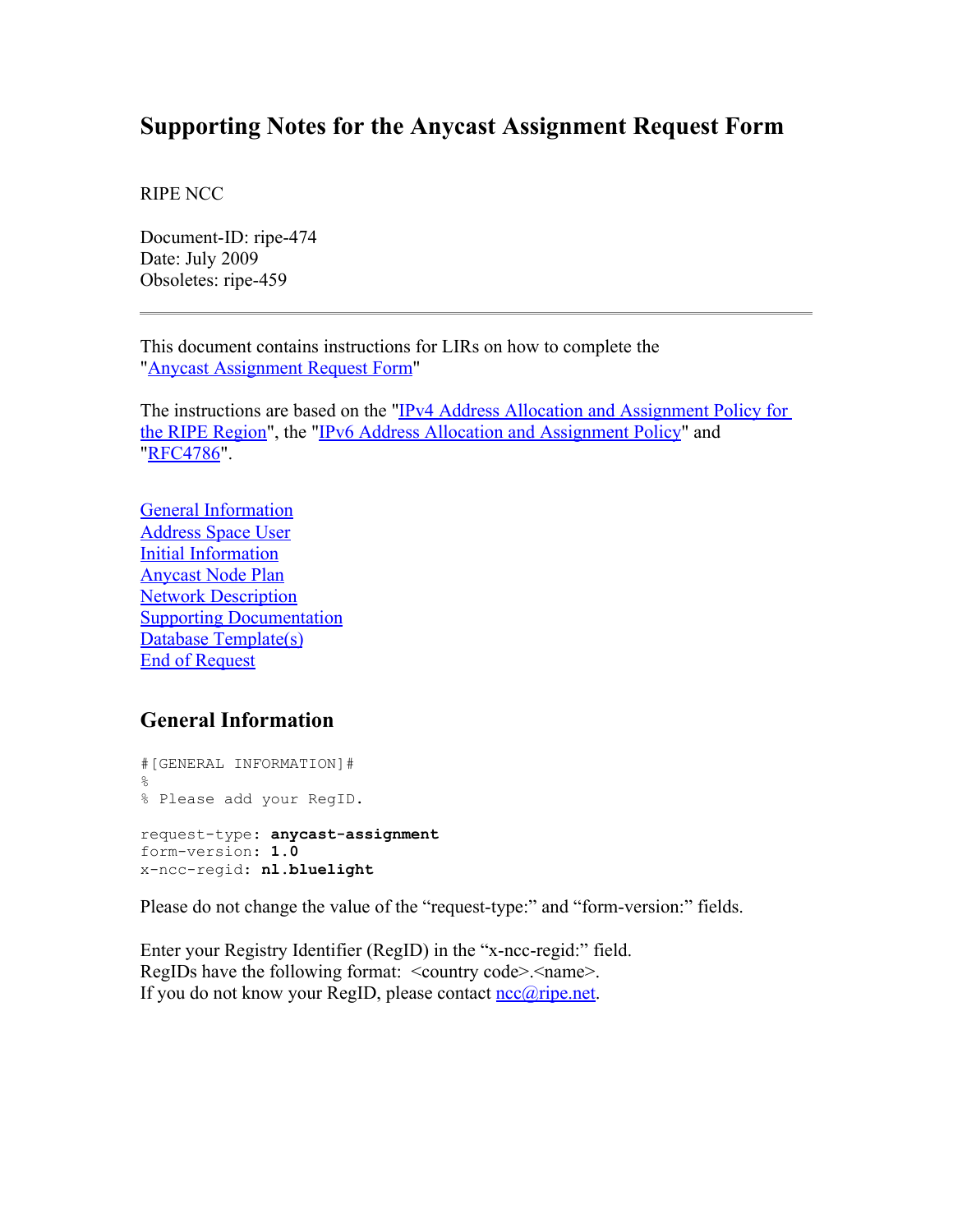#### <span id="page-1-0"></span>**Address Space User**

```
#[ADDRESS SPACE USER]#
\approx% Is this request being sent by a sponsoring LIR on behalf of an 
% End User? (Yes/No)
end-user-of-sponsoring-lir: Yes
% If yes, please confirm that the "End User Assignment Agreement" 
% contains all of the elements listed in paragraph 2.0 of 
% "Contractual Requirements for Provider Independent Resource Holders 
% in the RIPE NCC Service Region".(Yes/No)
confirmation: Yes
% Which TLD or ENUM operator will use the requested address space?
```
legal-organisation-name: **North Santa NIC** tld(s) or ENUM delegation(s): **com biz nn** organisation-location: **Santa City, NN** website-if-available: **[http://www.ns-nic.nn](http://www.ns-nic.nn/)**

**The End User should be a recognised TLD or ENUM Tier 1 operator, as listed in these documents:**

**http://www.iana.org/domains/root/db/ http://www.itu.int/oth/T0208000001**

```
% Does this End User already have address space in use for
% anycast? (Yes/No)
space-available: No
 % Will the End User return any address space?
address-space-returned:
```
If you are an LIR sending this request on behalf of an End User, you should answer 'Yes' in the "end-user-of-sponsoring-lir" field.

If you answered "Yes" you should also confirm that all of the elements of paragraph 2.0 of ["Contractual Requirements for Provider Independent Resource Holders in the RIPE](http://www.ripe.net/ripe/docs/contract-req.html) [NCC Service Region"](http://www.ripe.net/ripe/docs/contract-req.html) are listed in the 'End User Assignment Agreement' that is signed by the End User and the sponsoring LIR. Anycast assignments can only be made to End Users if there is a signed 'End User Assignment Agreement' between the sponsoring LIR and the End User.

You can find an example agreement at [http://www.ripe.net/membership/lir-end-user](http://www.ripe.net/membership/lir-end-user-agreement.html)[agreement.html.](http://www.ripe.net/membership/lir-end-user-agreement.html)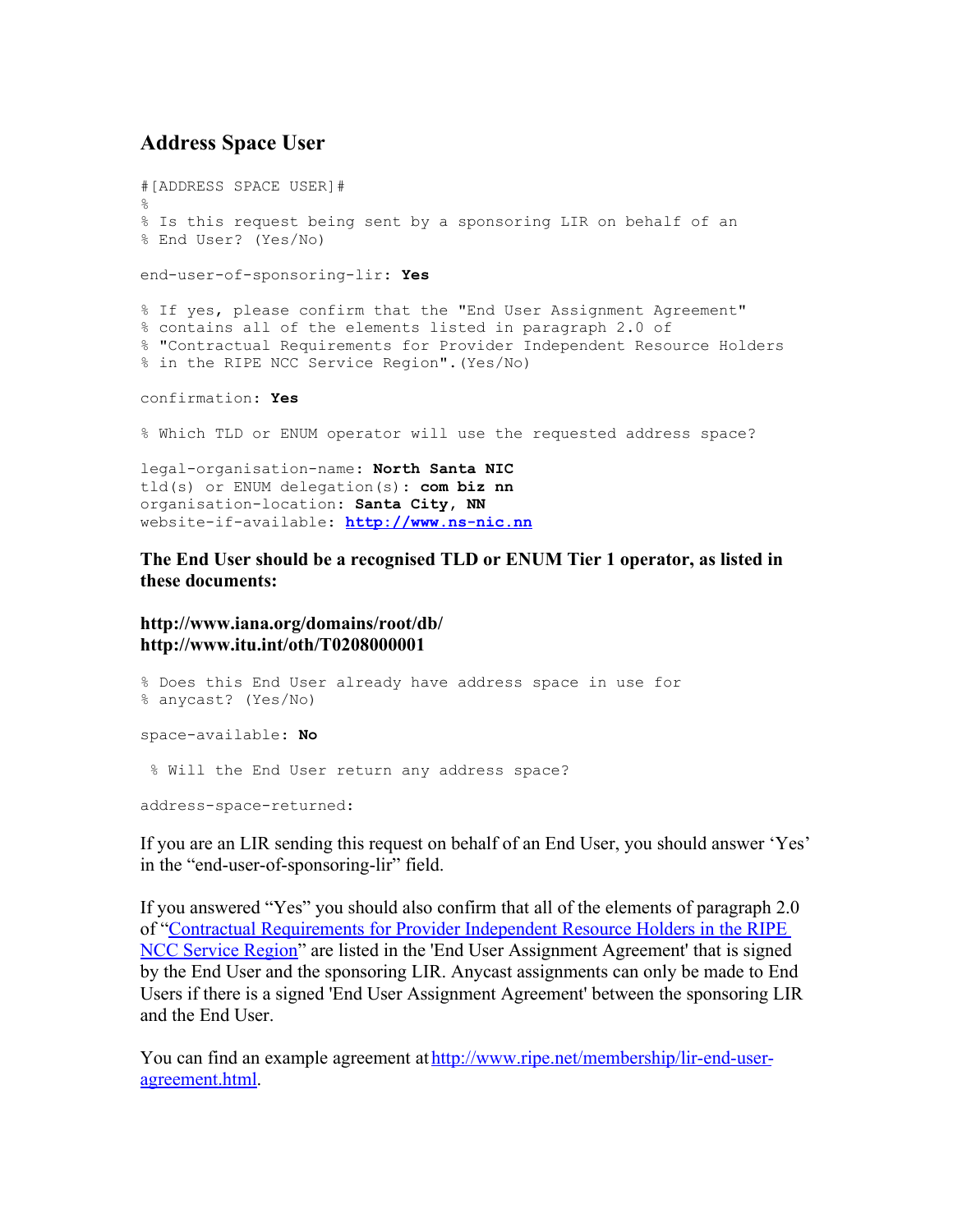You can send us an agreement in your local language or use the English version.

If this request is sent by a Direct Assignment User, you answer "No" to the above two questions. Direct Assignment Users have already signed an 'End User Assignment Agreement' with the RIPE NCC. If the request is for an LIR, you should also answer with " $No$ ".

Enter the legal name of the organisation that will use the anycast assignment in the "legal-organisation-name:" field and list all of their TLDs (Top-Level Domains) in the " $tld(s)$ :" field.

Enter the primary location of the organisation in the "organisation-location:" field and, if they have a website, enter the URL in the "website-if-available:" field.

If the End User already has address space in use for anycast, list this in the "spaceavailable:" field.

If there is any address space assigned to the End User that they will return, list each prefix in separate "address-space-returned:" fields.

The expected time for renumbering is three months. You can use the following syntax:  $\langle x.x.x.x/xx \rangle$  to  $\langle$ which LIR/ISP $>$  in  $\langle$  time period $>$  for this field.

## <span id="page-2-0"></span>**Initial Information**

```
#[INITIAL INFORMATION]#
%
% Does the End User accept the policies on anycast assignments?
% http://www.ripe.net/ripe/docs/ipv4-policies.html
% http://www.ripe.net/ripe/docs/ipv6policy.html (Yes/No)
confirmation: Yes
% Is the End User requesting an IPv4 assignment, an IPv6 
% assignment, or both? (IPv4/IPv6/Both)
ip-version: Both
% If the End User is requesting an IPv4 assignment, will the TLD
% nameserver set apply anycasting as described in BCP126/RFC4786?
% http://www.ietf.org/rfc/rfc4786.txt (Yes/No)
rfc4786: Yes
```
The End User must read the [IPv4 Address Allocation and Assignment Policies](http://www.ripe.net/ripe/docs/ipv4-policies.html) and/or the [IPv6 Address Allocation and Assignment Policy,](http://www.ripe.net/ripe/docs/ipv6-policy.html) and in particular the sections that refer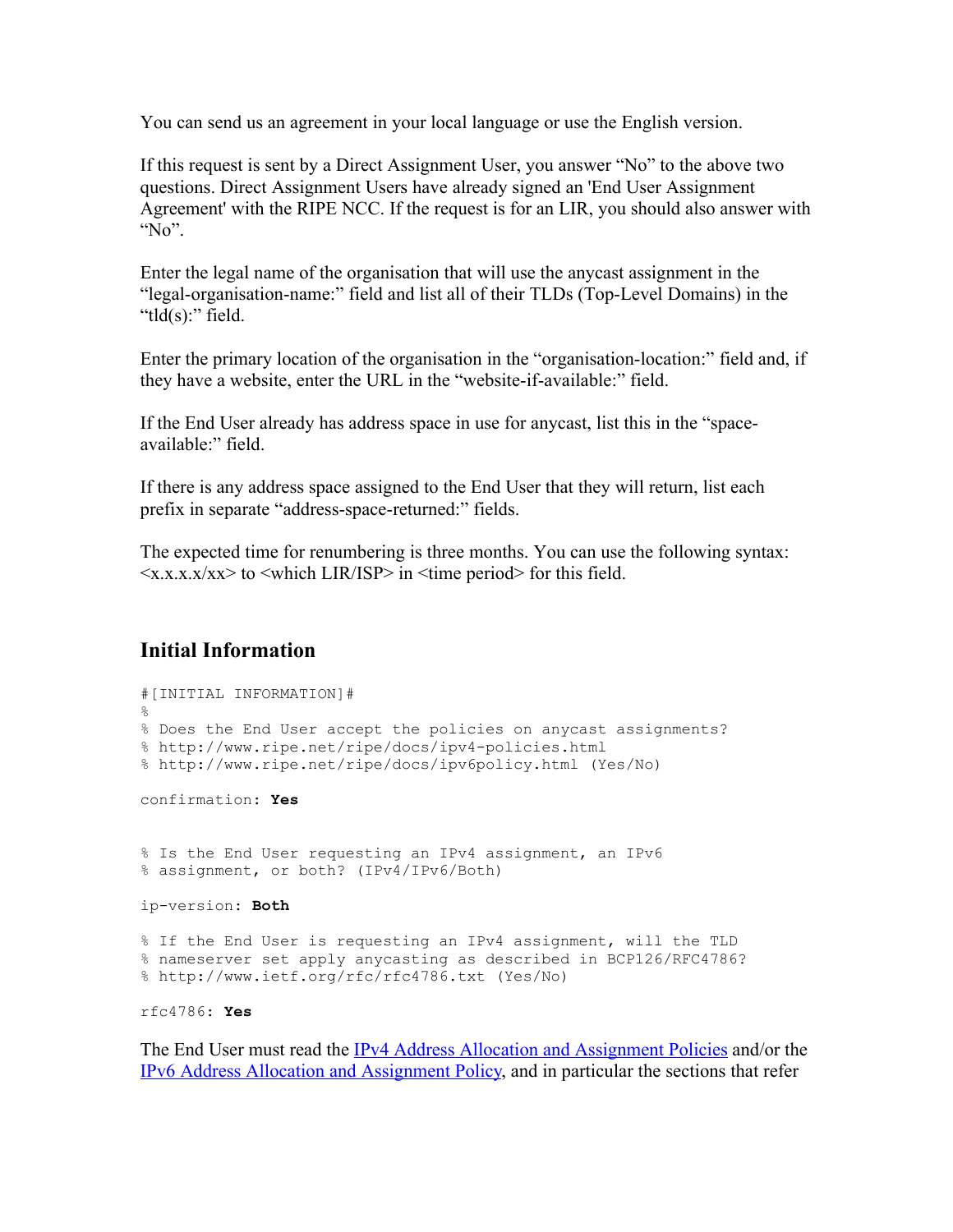to anycast assignments. Enter 'yes' in the "confirmation:" field if the End User agrees to follow these policies.

We need to know whether the End User would like us (RIPE NCC) to make an IPv4 assignment or an IPv6 assignment. If they need both, enter 'Both' in the "ip-version:" field and make any additional comments in the "Network Description" section.

If the End User is requesting an IPv4 assignment, please check that their TLD nameserver set conforms to the practices outlined in RFC4786.

### <span id="page-3-1"></span>**Anycast Node Plan**

#[ANYCAST NODE PLAN]# % % Which anycast nodes will be used?  $\approx$ % Node Name Peers Location ode: **Z-root Santa see Network Descr. Santa City IX** node: **Z-root Rudolf see Network Descr. Rudolf Town IX** node:

```
number-of-nodes: 2
```
The anycast Node Plan shows how the End User will use the requested address space.

You can repeat the "node" row as many times as needed.

Delete any empty "node:" fields before you send the request.

In the "Node Name" column, enter the name of each node.

In the "Peers" column, enter the AS Numbers of the peers for each node.

In the "Location" column, enter the primary location of the node.

If needed, you can write more detailed descriptions of any of the fields in the "Network Description" section.

## <span id="page-3-0"></span>**Network Description**

```
#[NETWORK DESCRIPTION]#
% Please add more information if you think it will help us understand
% this request.
```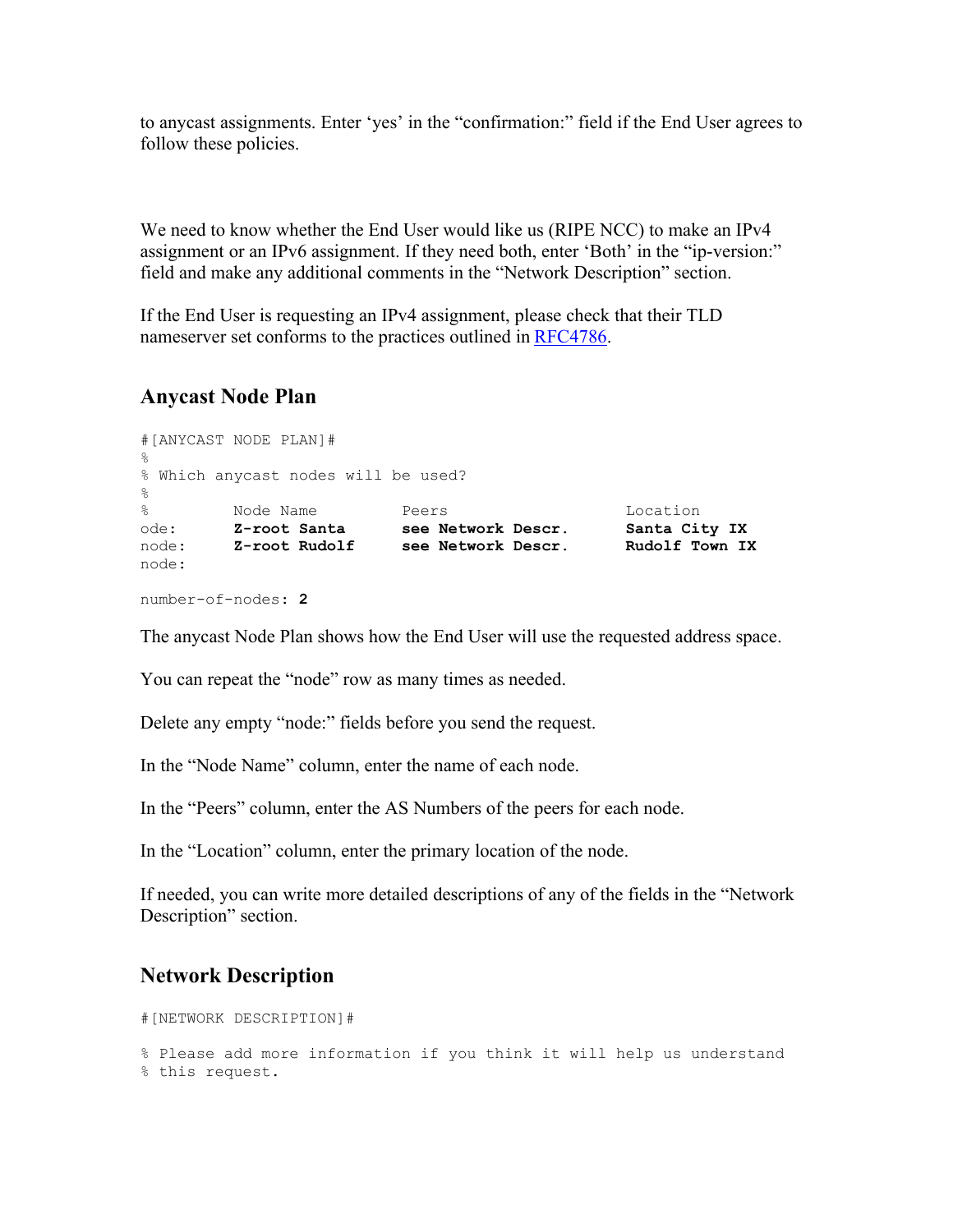**We plan to provide anycasting from Santa City and Rudolf Town. The peers at Santa City IX are listed at http://www.scix.nn/peers and the peers at Rudolf Town IX are listed at http://www.rtix.nn/peers.**

You can use this space for additional information that you think will be helpful for us when we evaluate your request.

A clearer understanding of the End User's addressing needs can help us to evaluate your request more quickly.

#### <span id="page-4-1"></span>**Supporting Documentation**

```
#[SUPPORTING DOCUMENTATION]#
\approx% If this request being sent by a sponsoring LIR on behalf of an 
% End User, please attach a copy of the signed "End User 
% Assignment Agreement" and the company registration papers of the 
% End User.
% You can also attach a network diagram or other supporting
documentation.
%
% Have you attached any files/documents to this request? (Yes/No)
file-attached: Yes
```
For each anycast assignment that is requested through a sponsoring LIR for an End User, we need to receive a copy of 'End User Assignment Agreement' and the company registration papers of the End User.

If this request is for an LIR or a "Direct Assignment User", you do not have to attach a copy of 'End User Assignment Agreement' and company registration papers.

A network diagram (topology map) can help us to understand the set-up of the network and its addressing needs.

## <span id="page-4-0"></span>**Database Template(s)**

```
#[DATABASE TEMPLATES]#
% IPv4
% Please complete all of the fields below.
inetnum: <leave empty>
netname: NS-NIC
descr: North Santa NIC
des<sub>ut</sub>.<br>country:
country: NN<br>
org: ORG-NSN3000-RIPE<br>
admin-c: HOHO1-RIPE
admin-c:<br>tech-c:
               tech-c: HOHO1-RIPE
status: ASSIGNED ANYCAST
mnt-by: RIPE-NCC-END-MNT
```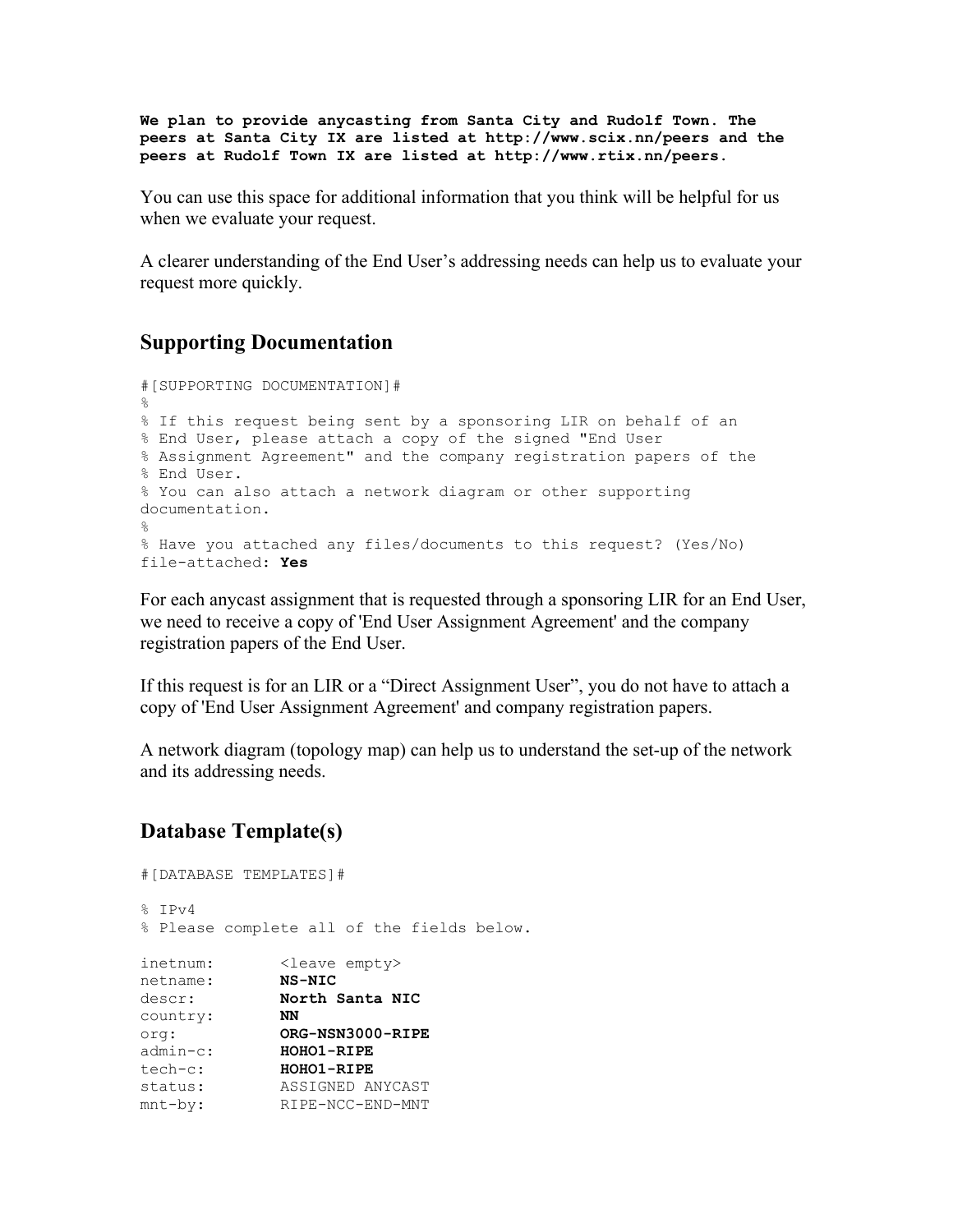```
mnt-lower: RIPE-NCC-END-MNT
mnt-by: SANTA-MNT
mnt-routes: SANTA-MNT
mnt-domains: SANTA-MNT
hostmaster@ripe.net
source:........RIPE
% IPv6
% Please complete all of the fields below.
inet6num: <leave empty>
netname: NS-NIC
descr: North Santa NIC
country: NN
org: ORG-NSN3000-RIPE
admin-c: HOHO1-RIPE
tech-c: HOHO1-RIPE
status: ASSIGNED ANYCAST
mnt-by: RIPE-NCC-END-MNT
mnt-lower: RIPE-NCC-END-MNT
mnt-by: SANTA-MNT
mnt-routes: SANTA-MNT
mnt-domains: SANTA-MNT
changed: hostmaster@ripe.net
source: RIPE
```
If the End User is requesting an IPv4 assignment and an IPv6 assignment, please complete both templates. You can repeat each template as many times as needed.

Leave the "inetnum:/inet6num:" field empty as we will choose the address range.

The "netname:" should be a short and descriptive name for the network and should reflect the organisation name of the End User.

Enter the End User's legal organisation name in the "descr:" field.

Use the ISO country code of the End User's location in the "country:" field. If the End User is multi-national, repeat the "country:" field as many times as needed.

Enter the org-ID of the End User's organisation object in the "org:" field. If they don't have an **organisation** object, you can create one for them using the LIR Portal [\(https://lirportal.ripe.net\)](https://lirportal.ripe.net/).

The nic-handle of the **role** or **person** object in the "admin-c:" field should reflect someone who is administratively responsible for the network.

The nic-handle of the **role** or **person** object in the "tech-c:" field should reflect someone who has technical knowledge of the network.

The "status:" field must be ASSIGNED ANYCAST.